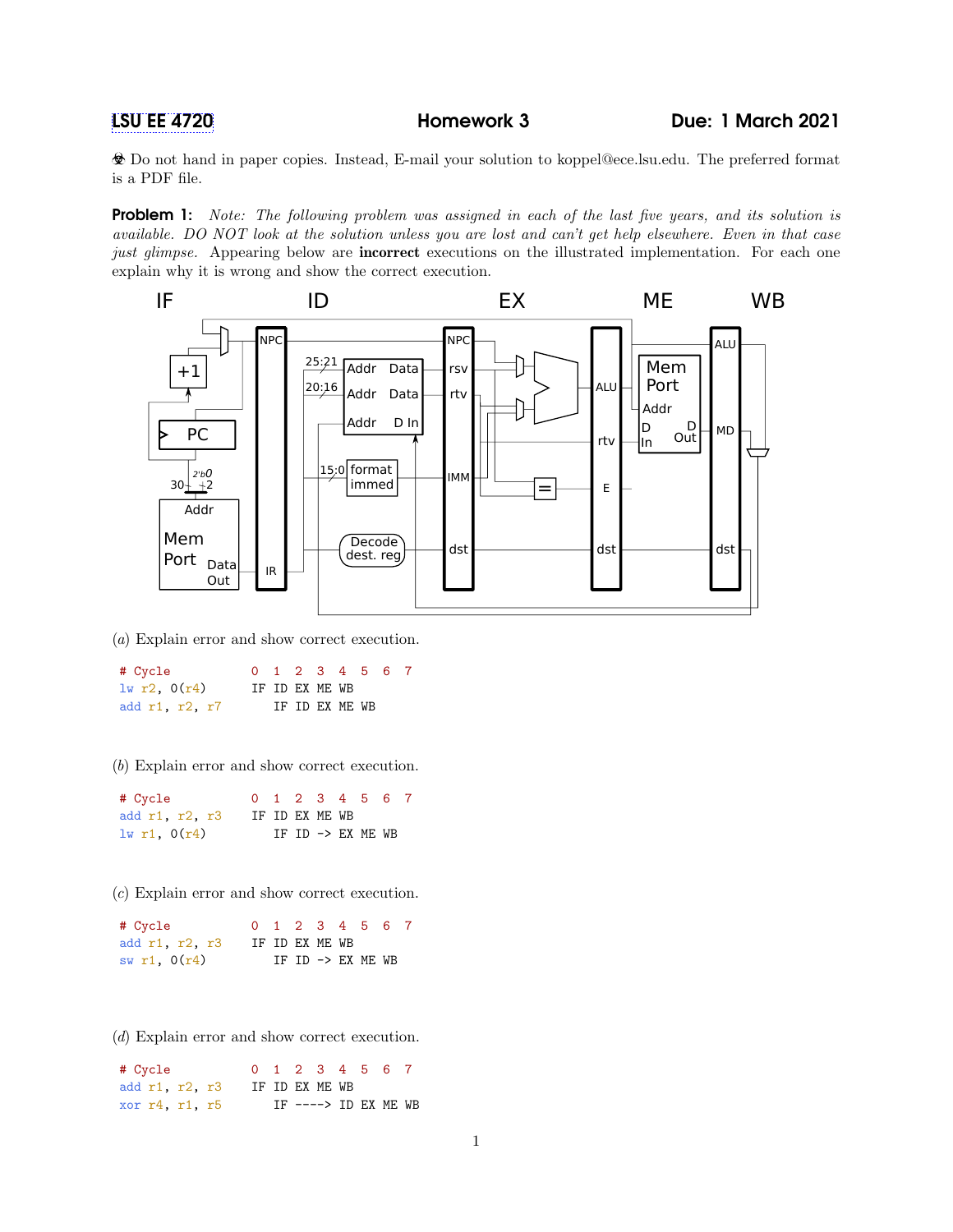Problem 2: Appearing below are incorrect executions on the illustrated implementation. Notice that this implementation is different than the one from the previous problem. For each execution explain why it is wrong and show the correct execution.



(a) Explain error and show correct execution.

| # Cycle        |  |                | 0 1 2 3 4 5 6 7 |  |
|----------------|--|----------------|-----------------|--|
| 1w r2, 0(r4)   |  | IF ID EX ME WB |                 |  |
| add r1, r2, r7 |  | IF ID EX ME WB |                 |  |

(b) Explain error and show correct execution.

| # Cycle        |                |  |  | 0 1 2 3 4 5 6 7   |  |
|----------------|----------------|--|--|-------------------|--|
| add r1, r2, r3 | IF ID EX ME WB |  |  |                   |  |
| 1w r1, 0(r4)   |                |  |  | IF ID -> EX ME WB |  |

(c) Explain error and show correct execution.

| # Cycle        |                |  |  | 0 1 2 3 4 5 6 7   |  |
|----------------|----------------|--|--|-------------------|--|
| add r1, r2, r3 | IF ID EX ME WB |  |  |                   |  |
| sw r1, $0(r4)$ |                |  |  | IF ID -> EX ME WB |  |

(d) Explain error and show correct execution. Note that this execution differs from the one from the previous problem.

| # Cycle        |                |  | 0 1 2 3 4 5 6 7       |  |  |
|----------------|----------------|--|-----------------------|--|--|
| add r1, r2, r3 | IF ID EX ME WB |  |                       |  |  |
| xor r4, r1, r5 |                |  | IF ID $---> EX ME WB$ |  |  |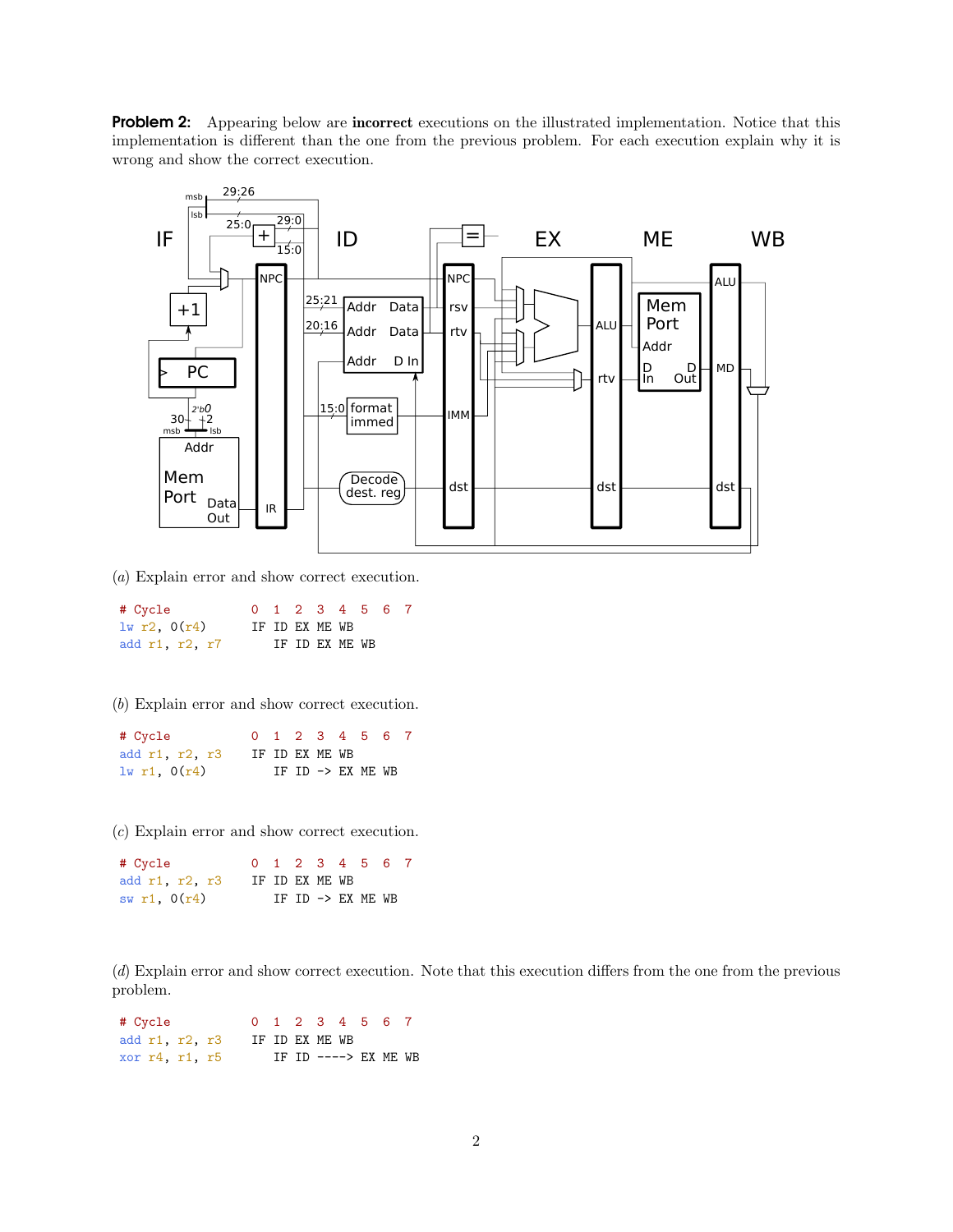**Problem 3:** Appearing below is the labeled MIPS implementation from 2018 Midterm Exam Problem  $2(b)$ , and as in that problem each mux in the implementation below is labeled with a circled letter, and mux inputs are numbered. Some wires are colored to make them easier to follow. Write code sequences that use the mux inputs as requested below. Some code sequences may consist of a single instruction.



(a) Use F0.

(b) Use F0 and C3 at the same time. The code should not suffer a stall.

(c) Explain why its impossible to use E0 and D0 at the same time.